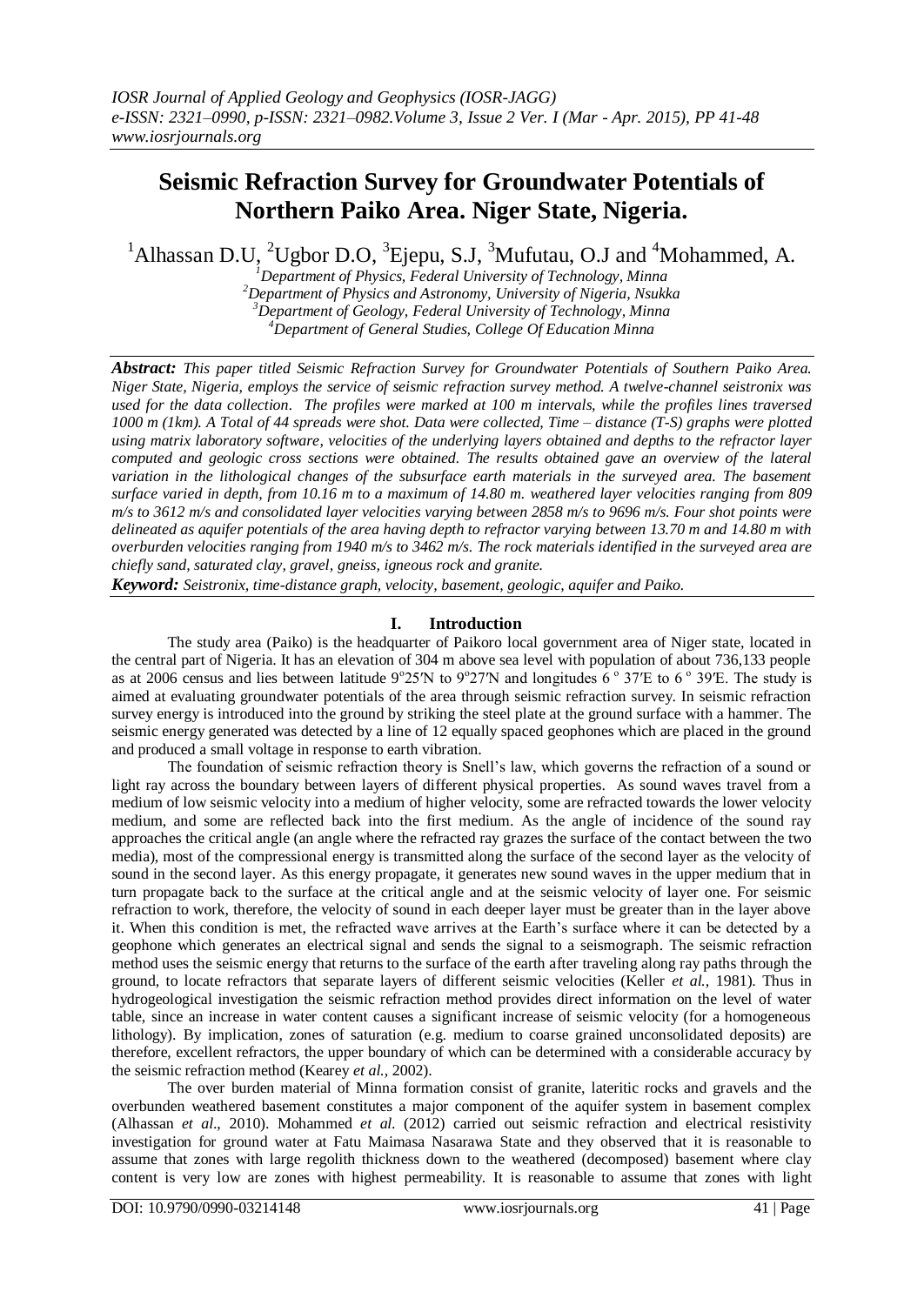thickness of decomposed rocks are due to intense fracturing of the basement having the highest permeability with greater depth where the clay content from the weathered basement is very low (Egbai, 2011). The basement complex terrain has many challenges as regards groundwater potential evaluation (Olasehinde and Amadi, 2009) and it explains why well yield in basement complex is lower than well yield in sedimentary terrain (Adeleye, 1976 and Amadi, 2010). Seismic refraction is a commonly used geophysical technique to determine depth-to bedrock, competence of bedrock, depth to the water table, or depth to other seismic velocity boundaries (Salako *et al*., 2010)

#### **Geology Of The Study Area**

Generally, the area mapped forms part of the Minna- granitic formation that consists of Metasediment and metavolcanics. The Metasediment include quartzites, gneisses and the metavolcanics are mainly granites. Among the main rock groups are granites which occur at the central and northern part s of the area, while on the south and east, cobbles of quartzite are found especially along the channels and valley. However, the other bodies like pegmatites and quartz veins also occur within the major rock types (figure 1).

The rocks are mainly biotite –granites with medium to coarse grained, light colored rocks with some variation in biotite content. The mineral constituents are leucocratic to mesocratic. However the biotite minerals are thread like and are arranged rough parallel streak, although some are disoriented in the groundmass. The feldspar minerals occur as fine to medium grained though grains are cloudy as a result of alteration mostly along the twin planes while the quartz minerals are constituents of the granitic rocks which show strong fracturing in the granitic rocks of the area (Ajibade, 1980).



**Figure 1:** Geological Map of Paiko area (Modified after NGSA 2010).

The raining period runs from April to October with the highest amount of rainfall recorded in August while the average annual rainfall is between 1200 mm- 1300 mm (Niger State water and sanitation board Minna, 2001). The mean annual temperature is between  $22^{\circ}$ c to  $25^{\circ}$ c. The period between November and February are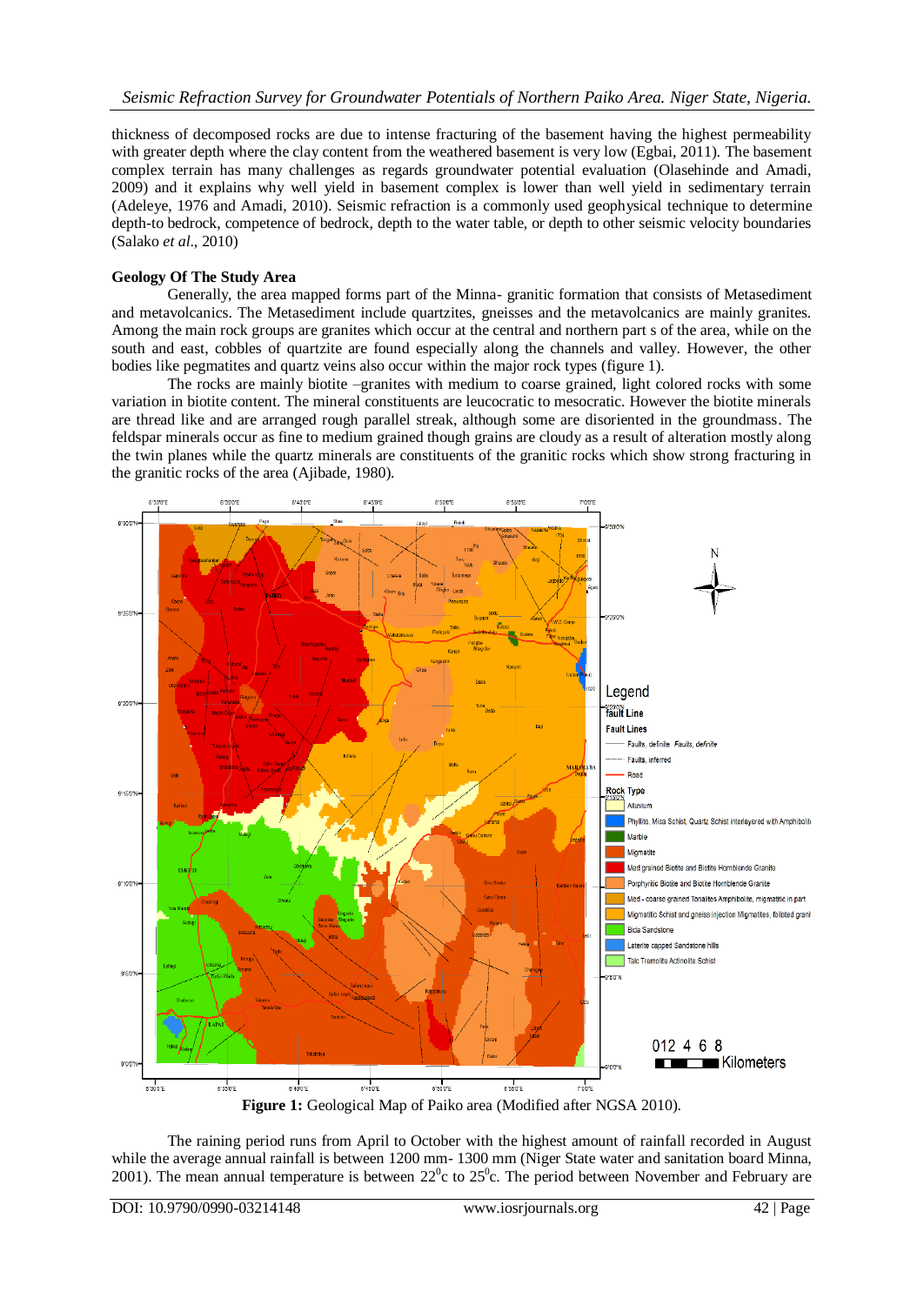marked with the NE trade wind called the harmattan, which often causes very poor visibility during its period. The available surface water of the area was contaminated as a result of man and animals activities in the water. The study area is a basement complex terrain.

### **II. Materials And Method**

The instrument used in this survey for the field data acquisition is made up of five basic units. These are a twelve-channel signals enhancement seistronix, twelve geophones, a wave-generating source (sledge hammer and steel plate), a laptop computer (output signal unit) and Global positioning system (GPS). The Remote Acquisition System (RAS-12) is a flexible, high resolution seismic acquisition system intended for shallow refraction.

The profiling arrangement used in the field for this survey work is the unreversed refraction profiling, since the survey coverage is large and thus the layering is assumed horizontal. In this survey, a linear spread of twelve geophones, five meters apart was arranged in line with the shot point, five meters away from the first geophone. The entire study area was divided into four profiles (E, F, G, and H), one hundred meters apart.

A total of fourty four seismic refraction shots were carried out along four profile lines. Eleven shots in each profile line in southeast - northwest direction. Profile lines were separated by a distance of one hundred meters (100 m), they are run parallel to each other. The distance between shot points was fifty meters (50 m), while the distance between geophones for every spread was five meters  $(5 \text{ m})$ .

The seismic wave is generated by a hammer blow on a steel plate and the seismic energy propagated through the ground is picked up as signals by the geophones placed some distances away at regular spacing along a straight line directed towards the energy source. The travel times for this energy from the source to the twelve detector positions which corresponds to shot points were recorded.

To reduce the effect of noise from wind and air waves, the geophones were completely buried in the ground. The seismic recorder was always kept behind the first geophone and offset from the geophone cable. When the amplifier gains and filters were set, a sledge hammer was used (for the shooting) to provide sufficient energy to traverse the shot recording range, by impacting it on to a plate at the shot point S. The record was allowed to develop, and then examined for first arrival signals before storing same in the memory for processing after the field exercise.

The first arrival time recorded at shot points was plotted against the geophone separations from the shot point to obtain the time distance graphs using Matrix Laboratory software (figure 2).

First and second layer velocities were obtained.

Depths to the refractor (Z) were calculated using  $Z = \frac{T_i}{2}$ 2  $V_1V_2$  $\sqrt{(v_2^2 - v_1^2)}$ .

Where  $Z =$  depth to refractor

 $V_1$  = Velocity of layer 1

 $V_2$  = Velocity of layer 2, underlying layer 1

 $T_i$  = Intercept time

Depths to refractor were used to generate the geologic sections of the area in order to identify suitable areas for groundwater potential using Matlab software.

Isovelocity maps of overburden and refractor layers were produced using Surfer 11 software to investigate the continuous variation of velocity with depths so as to view regions with high or low velocity values.

### **III. Results And Discussion**

The summary of the interpreted seismic refraction survey is presented in Tables 1, 2 and 3.Table 1 shows the overburden velocities  $(V_1)$  of the study area which consists of profiles E to H with an overburden velocities ranging from 809 m/s to  $3612$  m/s. It has the least velocity at shot point  $H<sub>9</sub>$  while the highest velocity is observed at shot point  $H_3$ . The geologic cross sections show the depth to refractor of the various shot points laterally. The weathered layer is the loose material of the earth while consolidated layer is the refractor layer.

Isovelocity maps were generated in other to investigate the continuous variation of velocity with depths. From the Isovelocity map obtained for overburden layer, high velocity is observed at the north western and south western regions of the map. Low velocities are concentrated around central and south eastern portions of the map (figure 7). Isovelocity map produced for refractor layer has its highest velocity around the south west part of the map, while the low velocities are at the north east and south east portions of the map (figure 8). Table 2 shows the refractor velocities (V<sub>2</sub>) of the area. These refractor velocities ranged from 2858 m/s to 9696 m/s. The lowest refractor velocity is observed at the shot point  $G_7$  and the highest is at point  $F_5$ . Table 3 shows the depth to refractor of the study area. The depth varies between 10.16 m to 14.80 m. The lowest depth is obtained at the shot point  $E_{10}$  while the highest depth is recorded at point  $E_8$ . These depth values were used to obtained the geological cross sections of the area (figures 3 - 6), and reveals that the study area is a shallow depth basement.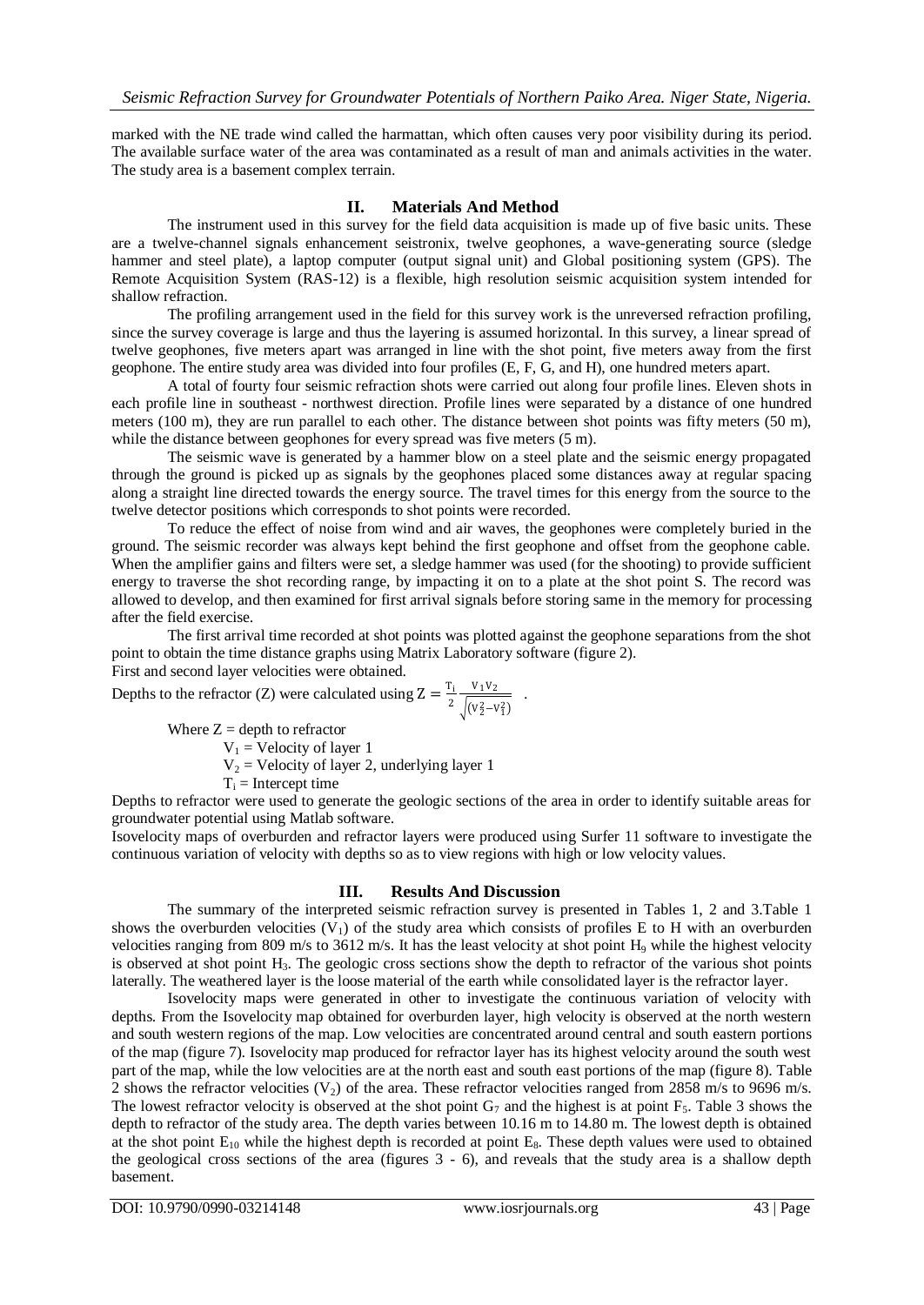| <b>Table 1: First Layer Velocities, V<sub>1</sub> (m/s) for Different Shot</b> |              |      |      |      |  |  |
|--------------------------------------------------------------------------------|--------------|------|------|------|--|--|
| <b>Profile Location</b>                                                        | Profile Name |      |      |      |  |  |
|                                                                                | E            | F    | G    | Н    |  |  |
|                                                                                | 2898         | 1693 | 2306 | 1170 |  |  |
| $\overline{c}$                                                                 | 2259         | 2284 | 1427 | 1094 |  |  |
| 3                                                                              | 3612         | 1183 | 1104 | 1560 |  |  |
| 4                                                                              | 3499         | 1430 | 1645 | 1205 |  |  |
| 5                                                                              | 3141         | 2272 | 2087 | 1940 |  |  |
| 6                                                                              | 3326         | 2555 | 1464 | 3087 |  |  |
|                                                                                | 2368         | 3576 | 938  | 1048 |  |  |
| 8                                                                              | 2005         | 1903 | 1863 | 2101 |  |  |
| 9                                                                              | 1753         | 2800 | 2593 | 809  |  |  |
| 10                                                                             | 1746         | 2548 | 1353 | 3462 |  |  |
| 11                                                                             | 2631         | 3034 | 2883 | 1290 |  |  |

**Table 1: First Layer Velocities, V<sup>1</sup> (m/s) for Different Shot**

Table 4 shows aquifer potential points obtained from the result of the study. These aquifer potentials points were delineated using series of factors, consists of geologic cross sections, velocity values, thickness of the overburden materials, Isovelocity maps and standard wave velocities in earth materials (Keary *et al*., 2002; John, 2003).

| Profile Location | Profile Name |      |      |      |
|------------------|--------------|------|------|------|
|                  | E            | F    | G    | Н    |
|                  | 8464         | 6707 | 5403 | 6355 |
| $\overline{c}$   | 7946         | 8549 | 6353 | 5066 |
| 3                | 7524         | 8185 | 5241 | 6078 |
| 4                | 8804         | 6656 | 4587 | 4152 |
| 5                | 7025         | 9696 | 8687 | 5147 |
| 6                | 6263         | 7566 | 8410 | 7052 |
|                  | 6497         | 8087 | 2858 | 3952 |
| 8                | 6739         | 5116 | 3906 | 5392 |

**Table 2: Second Layer Velocities, V<sup>2</sup> (m/s) for Different Shot**

9 8165 4962 5964 3957<br>10 6992 7744 4420 9101 6992 7744 4420 9101 9107 7283 5289 4274

| <b>Profile Location</b> | Profile Name |       |       |       |  |
|-------------------------|--------------|-------|-------|-------|--|
|                         | E            | F     | G     | Н     |  |
|                         | 13.94        | 10.90 | 11.50 | 13.25 |  |
| $\overline{2}$          | 14.41        | 12.95 | 13.17 | 13.19 |  |
| 3                       | 12.34        | 11.51 | 13.22 | 12.99 |  |
| 4                       | 11.64        | 13.04 | 12.07 | 10.67 |  |
| 5                       | 11.21        | 13.09 | 13.05 | 13.70 |  |
| 6                       | 11.58        | 12.22 | 11.42 | 12.96 |  |
|                         | 12.10        | 12.70 | 10.56 | 12.73 |  |
| 8                       | 14.80        | 10.16 | 11.36 | 11.81 |  |
| 9                       | 13.57        | 11.63 | 11.34 | 11.28 |  |
| 10                      | 11.05        | 10.42 | 12.55 | 14.64 |  |
| 11                      | 12.65        | 11.69 | 11.29 | 10.52 |  |

Figure 2 is the time – distance graph, the straight line passing through the origin gives the information about the first layer (overburden) velocity and the line that cut the time axis provides information about the second layer (refractor) velocity.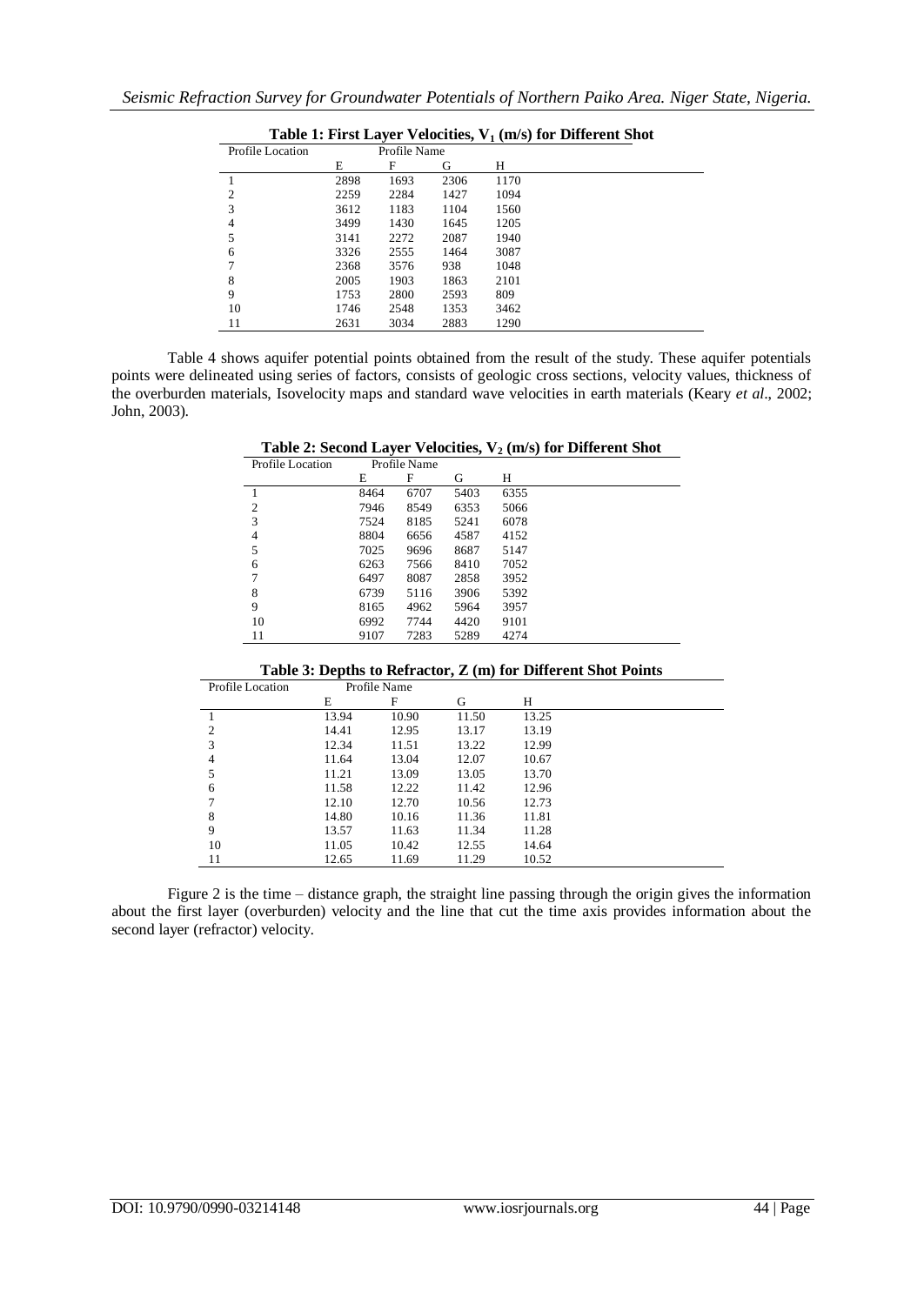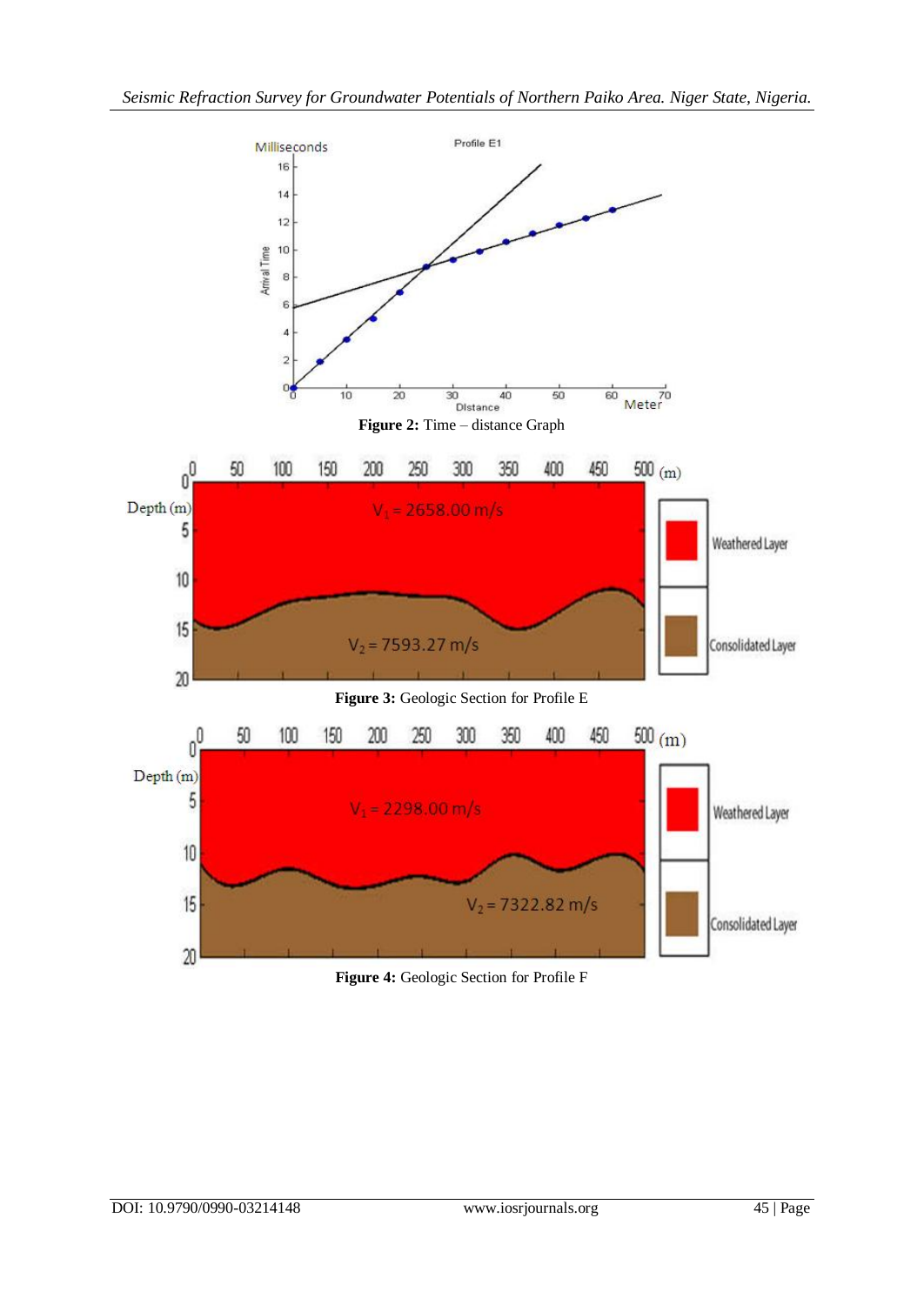

DOI: 10.9790/0990-03214148 www.iosrjournals.org 46 | Page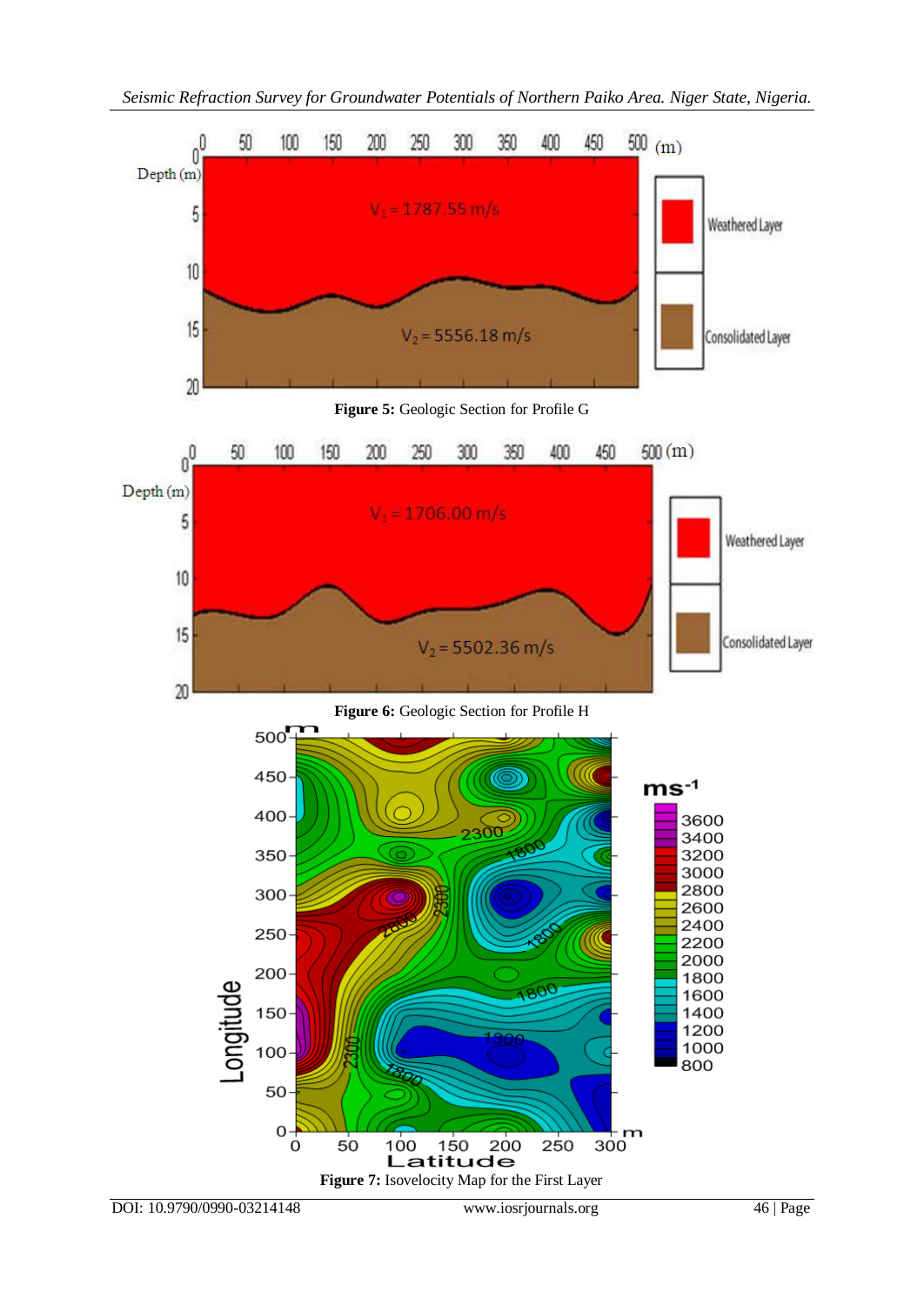

| Table 4: Aquifer Potentials of the Area. |  |  |
|------------------------------------------|--|--|
|------------------------------------------|--|--|

| Shot points | Latitude  | Longitude | Elevation (m) | Overburden Velocity, | <b>Refractor Velocity,</b> | Depth to          |
|-------------|-----------|-----------|---------------|----------------------|----------------------------|-------------------|
|             | (degrees) | (degrees) |               | $V_1$ (m/s)          | $V_2$ (m/s)                | Refractor, $Z(m)$ |
| $E_{2}$     | 9.46551   | 6.63751   | 313           | 2259                 | 7946                       | 14.41             |
| Eg          | 9.46549   | 6.63309   | 298           | 2005                 | 6739                       | 14.80             |
| H،          | 9.46389   | 6.63524   | 300           | 1940                 | 5147                       | 13.70             |
| $H_{10}$    | 9.46391   | 6.63301   | 296           | 3462                 | 9101                       | 14.64             |

#### **IV. Conclusion**

The result of the survey conducted has revealed the study area to compose of two geological cross sections. The overburden materials observed consists of sand, clay, laterite, gravels and alluvial deposit. The maximum depth to refractor was estimated to be 14.80 m. Four shot points were considered promising aquifer potentials of area and therefore delineated for groundwater development.

Groundwater usually occurs in discontinuous aquifers in basement complex area. Defining the potentials of the aquifers is normally a tedious exercise because of the intricate properties of the basement rocks (Adeniji *et al*, 2013). Therefore the uses of various seismic refraction parameters (velocity of the weathered layer, depth to refractor layer, geologic cross section and Isovelocity map) were employed in classifying the groundwater potentials of the area. Groundwater developments can be concentrated in the areas of possible groundwater potentials as indicated in table 4.

#### **References**

- [1]. Adeleye, D.R (1976): The Geology of the Middle Niger Basin, (In) The Geology Of Nigeria, Ed. C.A. Kogbe, Elizabeth Press, Lagos. Pp 283-287.
- [2]. Adeniji, A.E,Obiora, D.N, Omonona, O.V and Ayuba, R (2013): Geoelectrical evaluation of Groundwater Potentials of Bwari Basement Area, Central Nigeria. International Journal of Physical Sciences.
- [3]. Ajibade, A.C (1980): The Geology of the Country around Zungeru, Northwestern state of Nigeria. Unpublished M.Sc. Thesis, University of Ibadan, Ibadan.
- [4]. Alhassan D. U, Dangana L.M, Salako K.A, Jonah,S.A and Ofor N.P.(2010): Seismic Refraction Investigation Of The Subsurface Structure At The Southern Part Of Niger State College Of Education, Minna, Nigeria. Bayero Journal of Pure and Applied Science. Vol 3, No 2, pp 56-61
- [5]. Amadi, A.N (2010): Hydrogeological and Geophysical study of Bosso Area of Minna, North-Central Nigeria. Bayero Journal of Physics and Mathematical Sciences, Vol. 3 No 1, pp 66-73.